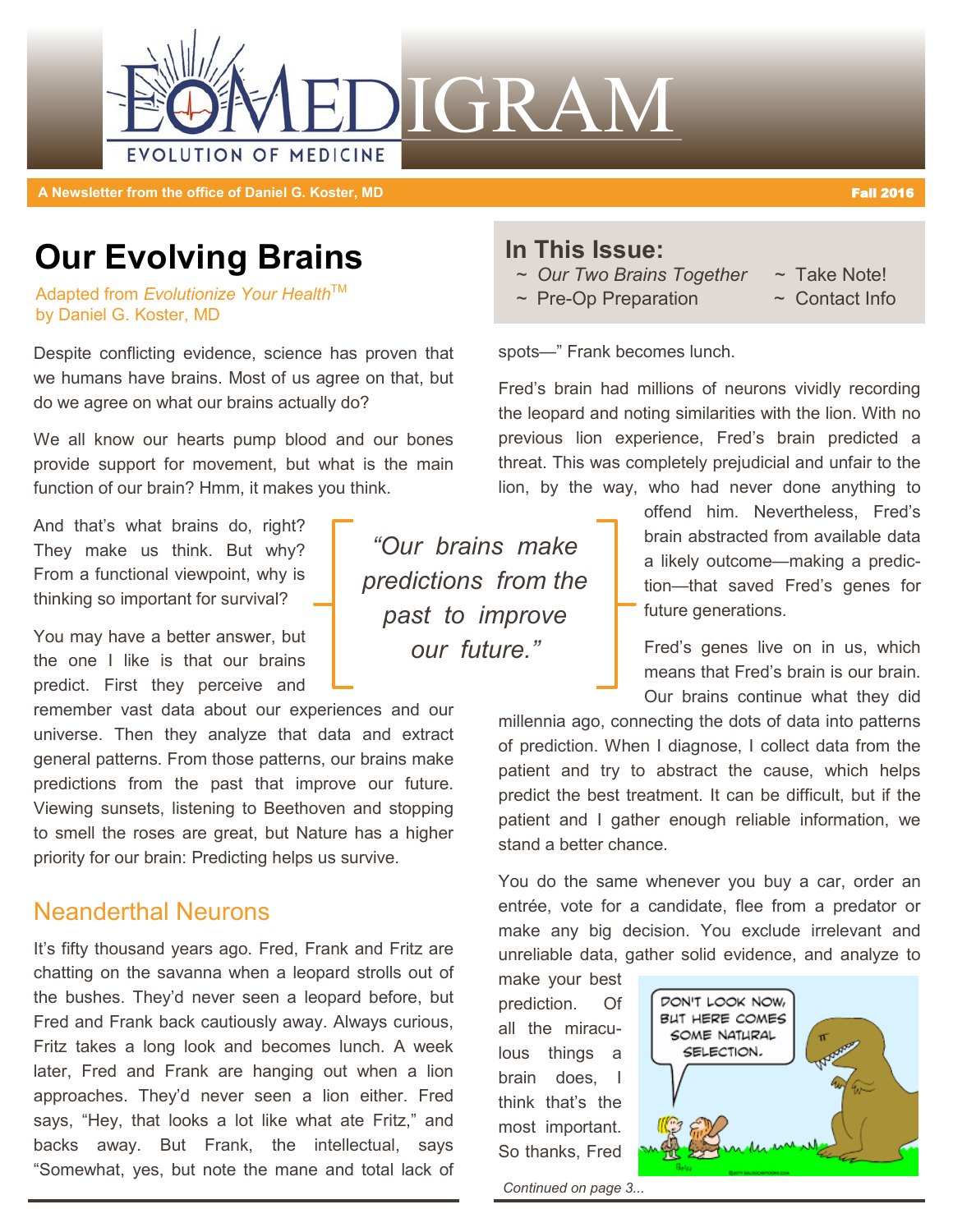# **Pre-Op Preparations**

# What you should know before you go!

If you know you're being admitted to the hospital, taking some time to prepare can not only make your stay more comfortable, but lower stress which may lead to a quicker, more successful recovery. Each surgical department will have their own pre-op guidelines, but here is a list of general suggestions that may be helpful.

**Documents and paperwork** - Bring all necessary paperwork in one folder, preferably with a tie or snap closure to keep important documents secure. Include insurance cards, a list of all medications, phone numbers



of family and friends, and a power of attorney or living will if you have it.

**Writing paper and pen** - Important for making notes or recording questions for your doctor.

**Eyeglasses** – Bring them. If you wear contact lenses, leave them at home.

**Toiletries** – Hospitals provide toothbrush, toothpaste, soap, shampoo and other toiletries, but you may prefer to bring your own lotion, conditioner, comb or hair brush, etc. Avoid highly scented products.

**Comfortable pajamas or lounging clothes** - Nightgowns or nightshirts are better for women than pajamas with pants; short-sleeved shirts are best to accommodate intravenous (IV) lines. A cardigan-style sweater or bed jacket can ward off the chills, and bring slippers for cozy strolling.

**Nail polish & acrylic nails** – Do not color or cover your nails because it can affect the pulse oximeter, the machine that slips onto your finger to monitor your breathing.

**Something to occupy your time** - Bring books, magazines or a newspaper. If you enjoy a portable craft - like knitting or crochet - bring that along.

**A small amount of money** - Handy to buy newspapers or use vending machines and such. Credit cards or large amounts of cash are discouraged.

**Electronics** - Check the hospital policy about items like laptops, iPads or cell phones. Cell phones are forbidden in many hospital areas since they may interfere with monitoring equipment. Plus, high-end electronics are targets for theft - if you choose to bring them, have a relative or friend take them home or store them safely when you're sleeping or out of your room.

**Makeup, jewelry and hair products** - Don't wear any makeup to the hospital. Makeup (especially mascara) during anesthesia can cause injury. If you have longer hair, bring an elastic band to tie it back. All jewelry



should be removed and left at home.

**Food, drink & meds** - A general rule is nothing after midnight before your operation. This includes food and liquids. You should check with

your surgeon on whether or not to take your usual medications. Brush your teeth, but don't drink the water.

**Tobacco use** - If you use tobacco, don't smoke for 24 hours prior to surgery and absolutely do not use chewing tobacco after midnight.

**Dentures or prosthesis** - If you wear dentures or a prosthesis, tell the anesthesia and surgical teams so they can remove them prior to surgery.

### **Wednesday, October 9 Backstage at the Meyer 6:30pm**

**The crisis continues in American health care and puts every one of us at risk. Join Dr. Dan for a behind-thescenes look at our medical system at this complementary - and public presentation. Spread the word!**

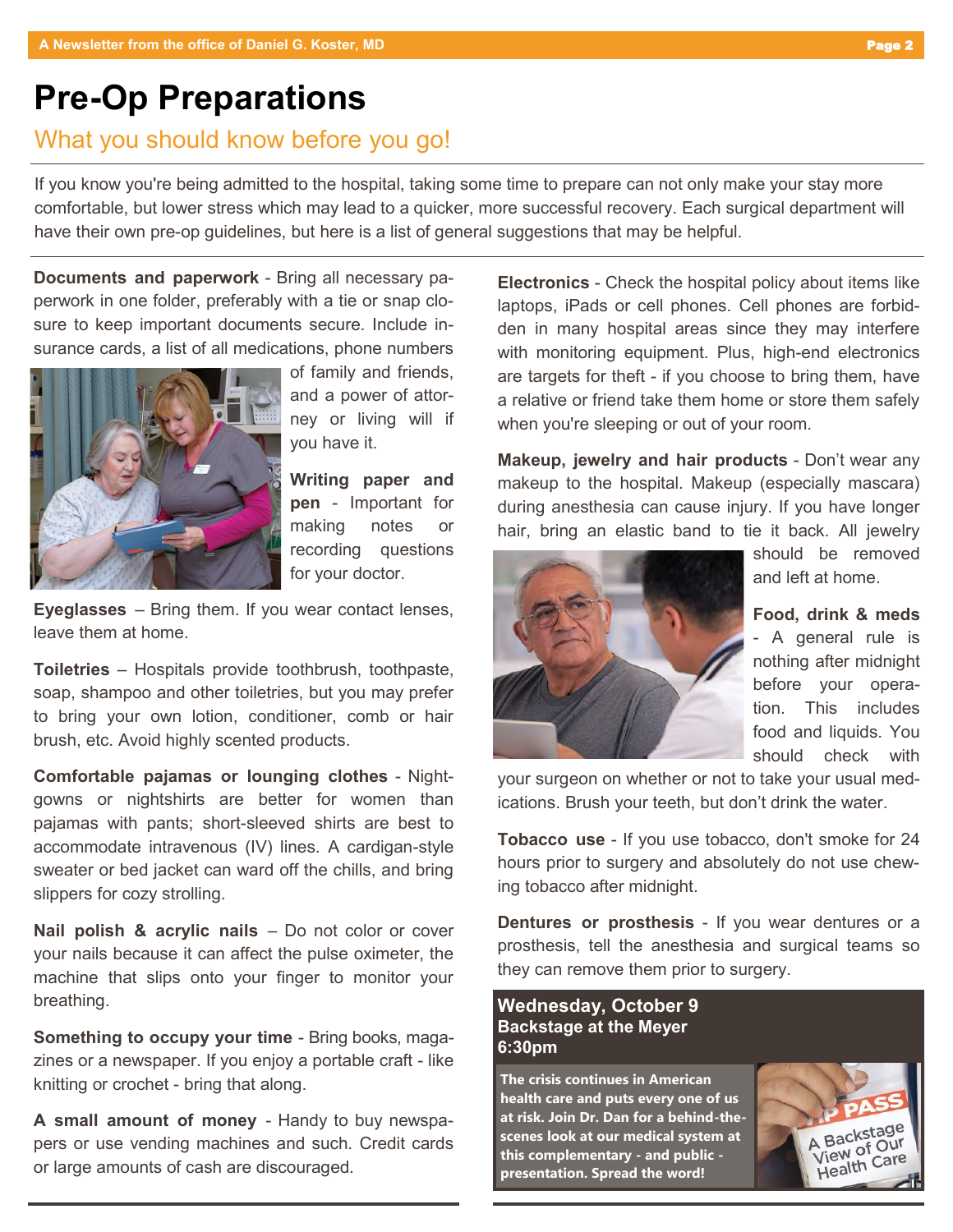# **Our Evolving Brains**

#### *(Continued from page 1)*

and all our brainy ancestors, for doing your part in producing our marvelous brains. While we're at it, maybe we should thank the big cats for preventing Fritz and Frank from polluting our gene pool.

### Two Brains Are Better Than One

We benefit from countless generations of evolving brains, but today we have another advantage our ancestors could scarcely have imagined. We have a second brain.

Modern communication technology has changed just about everything humans do. It has profoundly changed interpersonal relations, education, politics and business. As you'd expect, its transformation of medicine makes the most striking impression on me. Global instant communication has created a paradigm shift in medicine that affects you.

Medicine no longer happens only in the brains of individual doctors occasionally reading a journal or talking to a colleague. Today, millions of scientists and

*"With human brains inter-wired around the globe, medicine now happens at light speed..."*

doctors remain digitally connected around the globe. Each human with a computer forms a unit, like a neuron, that synapses with its counterparts across the hemispheres. Just like

nerve signals in a brain, the bristling electronic activity between thousands of scientists never stops firing data, forming new connections, and learning. With human brains inter-wired around the globe, medicine now happens at light speed in the constantly connected, collective brain of planet Earth.

Of course, the global brain does not confine itself just to medicine. Like my brain and yours, our global brain connects and processes data from every aspect of our experiences. It abstracts patterns and trends. It summarizes (Wikipedia), teaches (Kahn Academy), entertains (YouTube), sells (Amazon.com) and socializes (Facebook).



*Over eons we evolved our individual brain, and much more recently and rapidly we evolved our collective global brain.*

So we humans have evolved two brains. Over eons we evolved our individual brain, and much more recently and rapidly we evolved our global brain. They function much the same way and for the same primary purpose: gather data, analyze, predict. I use both brains practicing medicine. You use both choosing which car to buy, what movie to order, or where to go for vacation.

Mark Twain said a lie can travel halfway around the world before the truth gets its boots on. Today a new medical discovery can flash around the world faster than the juiciest lie of Twain's time. But so can lies of today. How do we tell what's true?

The surest way to tell what's true is to discuss and compare with others. Truth is validated—confirmed true—by agreement. We don't have to delve into philosophy to make this point. If you doubt that truth requires agreement with another perspective, consider my patient in a county psychiatric unit in 1986 who believed himself Jesus Christ. I disagreed, but because (in my opinion) he was close-minded on the subject, we could not properly argue his claim. So in a sense we will never truly know.

The point is, whichever brains we use, we must validate our data and our predictions or risk costly errors. We do this by discussing with each other,